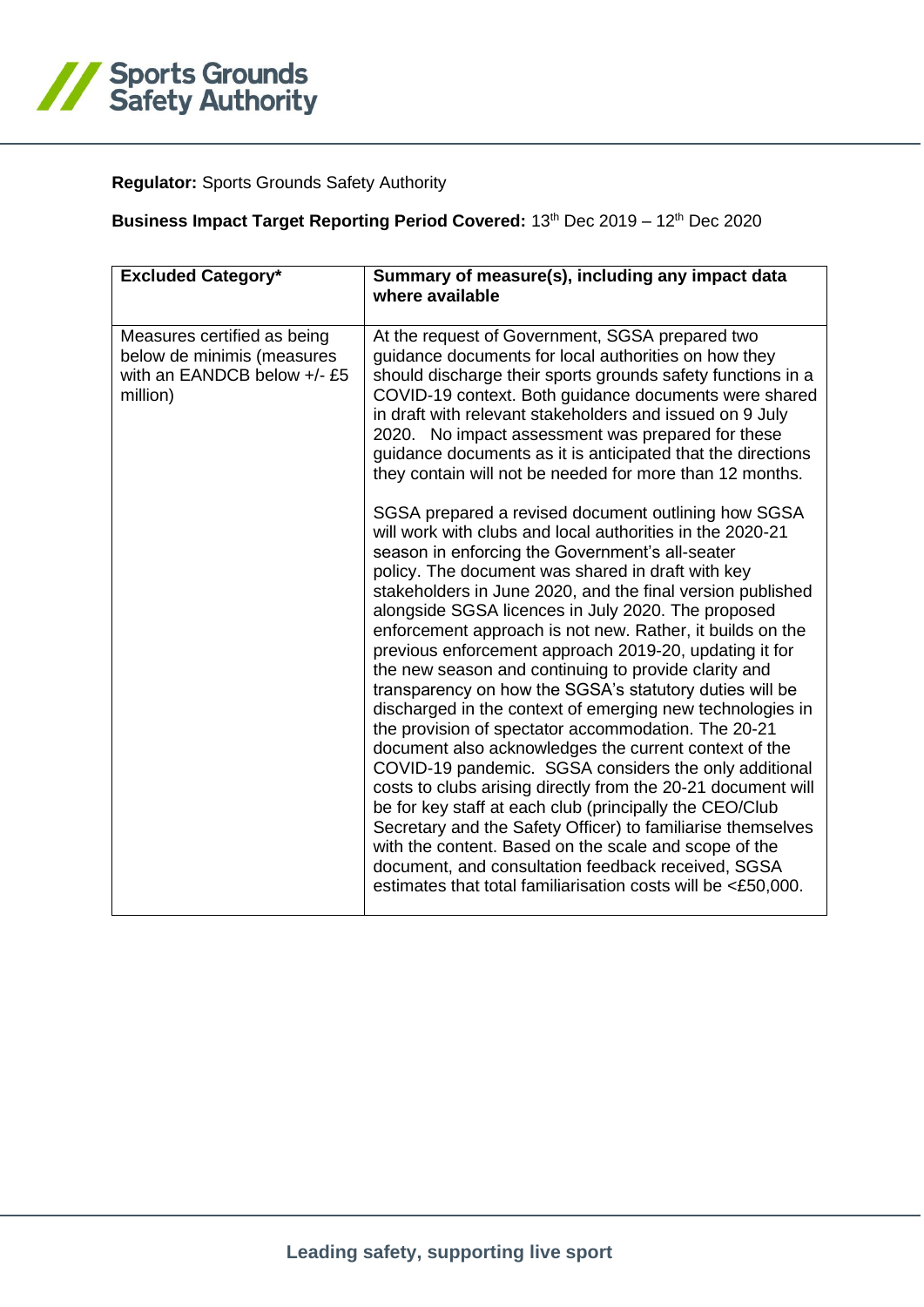

| <b>Excluded Category*</b>                                                                                                                                                       | Summary of measure(s), including any impact data<br>where available                                                                    |
|---------------------------------------------------------------------------------------------------------------------------------------------------------------------------------|----------------------------------------------------------------------------------------------------------------------------------------|
| EU Regulations, Decisions and<br>Directives and other<br>international obligations,<br>including the implementation of<br>the EU Withdrawal Bill and EU<br>Withdrawal Agreement | Following consideration of the exclusion category there are<br>no measures for the reporting period that qualify for the<br>exclusion. |
| Measures certified as<br>concerning EU Withdrawal Bill<br>operability measures                                                                                                  | Following consideration of the exclusion category there are<br>no measures for the reporting period that qualify for the<br>exclusion. |
| Pro-competition                                                                                                                                                                 | Following consideration of the exclusion category there are<br>no measures for the reporting period that qualify for the<br>exclusion. |
| <b>Systemic Financial Risk</b>                                                                                                                                                  | Following consideration of the exclusion category there are<br>no measures for the reporting period that qualify for the<br>exclusion. |
| <b>Civil Emergencies</b>                                                                                                                                                        | Following consideration of the exclusion category there are<br>no measures for the reporting period that qualify for the<br>exclusion. |
| Fines and Penalties                                                                                                                                                             | Following consideration of the exclusion category there are<br>no measures for the reporting period that qualify for the<br>exclusion. |
| Misuse of Drugs                                                                                                                                                                 | Following consideration of the exclusion category there are<br>no measures for the reporting period that qualify for the<br>exclusion. |
| Measures certified as relating<br>to the safety of tenants,<br>residents and occupants in<br>response to the Grenfell<br>tragedy                                                | Following consideration of the exclusion category there are<br>no measures for the reporting period that qualify for the<br>exclusion. |